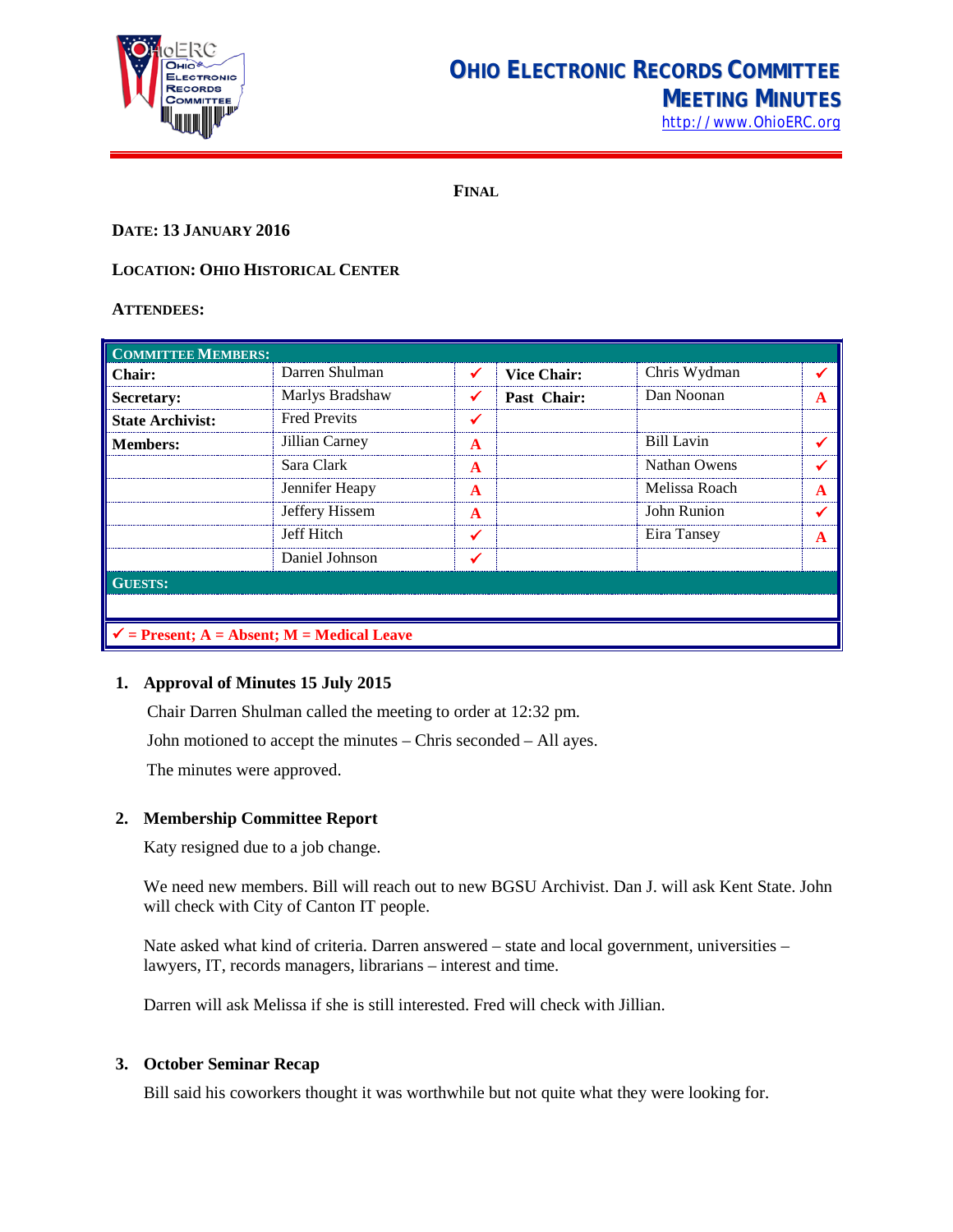

John thought content was fantastic and that attendees asked good questions.

Bad weather hampered morning session.

Attendees appreciated Nate's shared pitfalls.

12 attended in the morning and around 25 in the afternoon.

We needed more time between sessions.

We will try harder for webinar next time.

Chris will fix link to social media sessions.

Darren asked if we should do this program again or something else?

John said that email was still a hot topic and Fred said that digitization and scanning feasibility is a hot topic.

## **4. Subcommittee Report: Scanning Feasibility**

Nate will expand survey and send to us for testing. He feels this should be a piece of something bigger and would like to pull records management to the front of the discussion.

Bill said that tool will help make decisions – we need something to change mindset that scanning is magic.

Nate said that the records manager needs to be brought in before scanning begins and work with IT to be part of checklist.

We need tip sheets of more questions to ask – types of records, formats, indexing, other considerations. Nate is adding more questions and reviewing point system.

Bill offered to host workshop. Usually a half day or 2 half day sessions with breakout and Q&A panel.

Darren – 1. Understanding archives, 2. Are we going to scan, 3.What you're getting into, 4. Tool, 5. Breakout Q&A panel.

How would we use money? We still have flash drives. Can we use grant money for food, facilities, to put on website, travel?

Nate will check with Dan N. about a widget for website. Dan J. has people who might write some code.

We won't find out until 12/2016 about grant. No new seminar for  $2016 -$  we will do old programs again if people ask.

## **5. 2016 NAGARA Conference**

Pari and Nate are doing Electronic Records Day games and will demo feasibility tool. They are having trouble getting presentations – so might work on the trail of information or poster presentation. Deadline for proposals extended to 1/29 – Nate will do a proposal.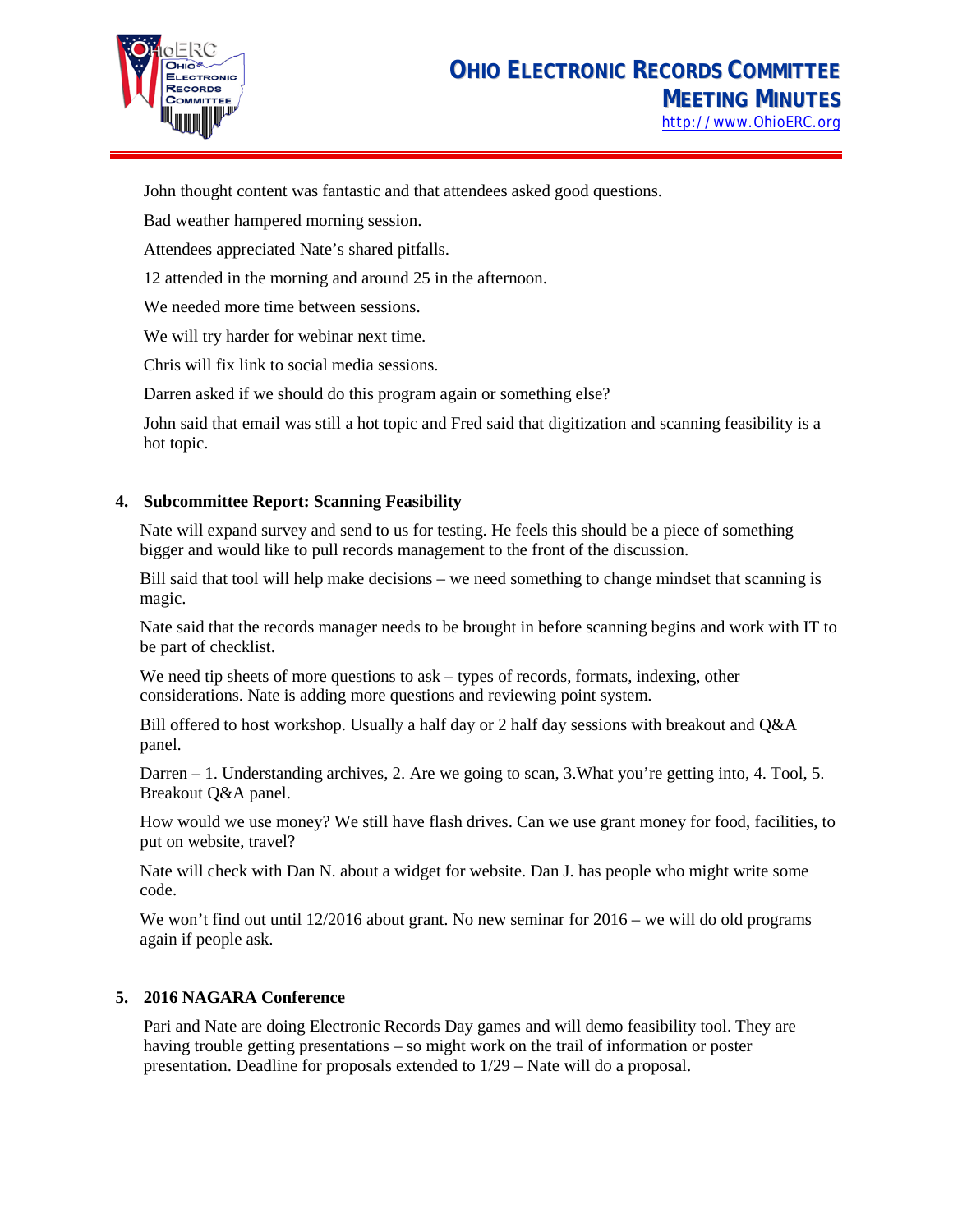

#### **6. 2017 Program Discussion**

Fred said that OHRAB provides about \$1000. We will need to apply for grant if we want one in 2017. Funding has been used for USB drives and travel expenses.

Chris said he will go along with consensus as long as he's not doing it alone and we have a good topic.

Fred suggested we do it in different locations.

Darren would like to see it be interactive on computer. Chris has seen it done that way at ARMA – some people like, some hate. It's all about the tech working properly. John said that Dan N. might know how much this might cost.

Darren asked if we should do a program for 2017? John said yes. Chris said we had 40 people last fall. How many at Social Media? 100-110. We also had around 100 at OCLC NAGARA. Chris said that breakout sessions have been great and that we get good turnout when we hit the right topic. Fred said that some topics are better for online learning.

#### 7. **Subcommittee Reports and Action Items**

New tip sheets – Topics?

Data Security – Darren, John, Chris. Dan N. can format.

Metadata?

Information Governance – John.

## **8. Activity Log Recap**

Members logged 125.6 hours and put on 4 conferences/seminars.

## **9. Other New Business from the Floor**

Chris cleaned up the Resources web page – fixed bad links and reformatted. A lot of state links are old. We need to streamline and focus on better links.

Chris will ask for volunteers to look at links – next meeting.

Think about who wants to run next for Vice-chair and Secretary.

John motioned to adjourn the meeting at 3:29 p.m. Bill seconded – All ayes.